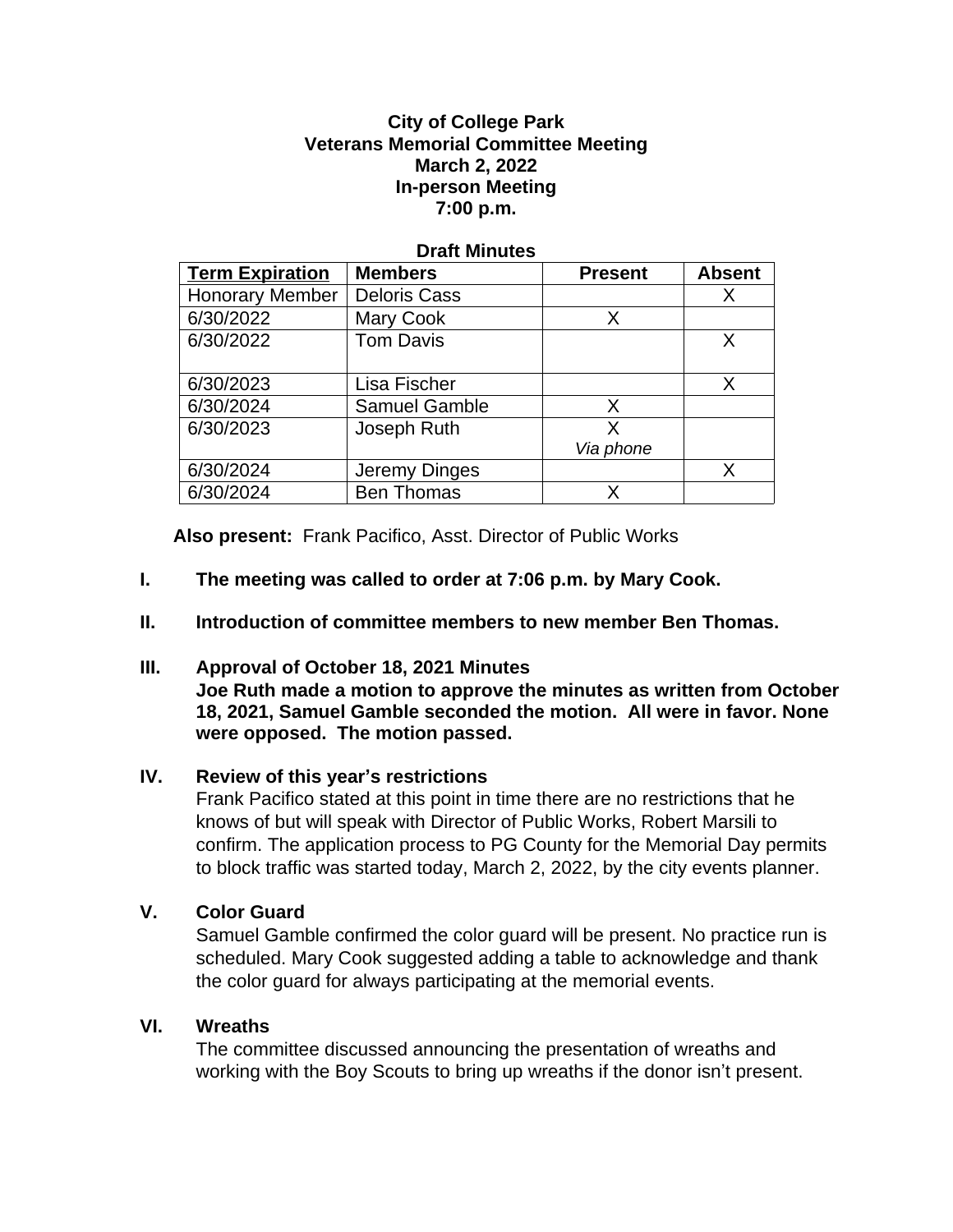## **VII. Prayers**

The committee will request that Lisa Fischer stand in for Ivy Christophers along with Tom Davis to recite a non-denominational opening prayer and a closing benediction. Joe Ruth will stand in proxy to recite prayers if either is unavailable.

## **VIII. Mayor's Role**

The committee discussed the Mayor reciting the pledge of allegiance and offering remarks. Mary Cook will contact the Mayor to extend an invitation.

## **IX. Music**

Ben Thomas will reach out to the different military Ceremonial Brass Bands to perform at the memorial program. He will provide an update at the next meeting.

# **X. Speakers**

The committee discussed bringing back speakers to be a part of the memorial program. Samuel Gamble will ask around to see if he can get a speaker to participate. Joe Ruth added it may be difficult due to the 3-day holiday weekend. Ben Thomas will check with the ROTC Commander to see if he's able to speak at the ceremony.

# **XI. Signage & Logistics**

The committee discussed:

- Signs previously used (20 in storage at Public Works)
- Lisa Fischer will be the point person for signage

### **XII. Promoting the Event**

Lisa Fischer has headed this in the past and the committee will ask her to continue to be the point person for promotions.

### **XIII. Boy Scouts**

The committee discussed the Boy Scouts role in the ceremony:

- Installed tulip plantings last fall (they should be blooming soon)
- Installing flags and distributing programs
- Distribute water, programs, and Buddy Poppies -Joe Ruth will provide Buddy Poppies.
- Memorial table will be used to display photos/sentiments of veterans (past, present, or deceased)
- Mary Cook will add to the table, the memorial article from the "College Park Here and Now Newspaper" along with a photo of Tom Davis' wife